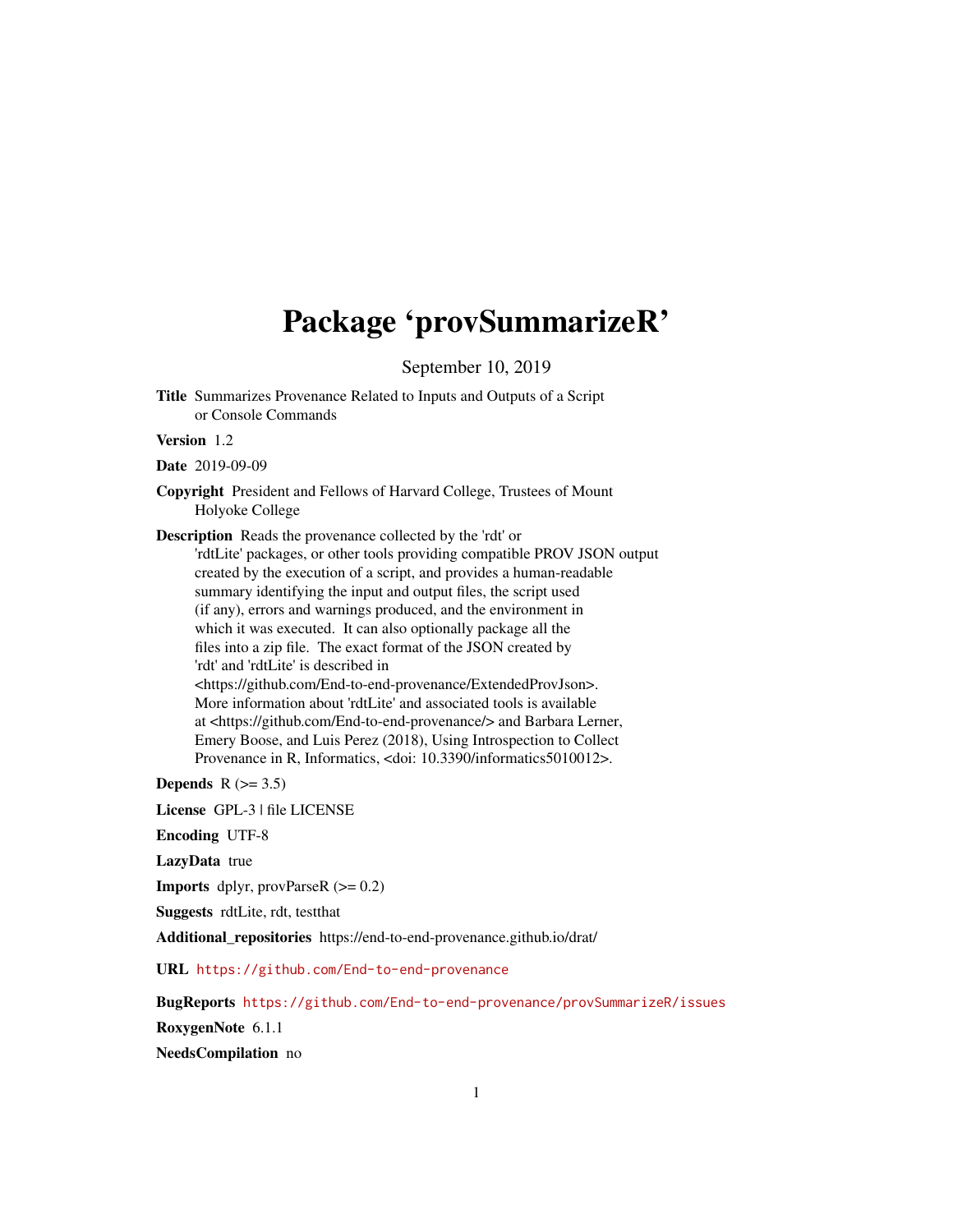#### <span id="page-1-0"></span>2 prov.summarize

Author Barbara Lerner [cre], Emery Boose [aut] Maintainer Barbara Lerner <blerner@mtholyoke.edu> Repository CRAN Date/Publication 2019-09-09 23:30:12 UTC

### R topics documented:

prov.summarize . . . . . . . . . . . . . . . . . . . . . . . . . . . . . . . . . . . . . . . [2](#page-1-0)

#### **Index** [4](#page-3-0)

prov.summarize *Provenance summarization functions*

#### Description

prov.summarize uses the provenance from the last execution of prov.run and outputs a text summary to the R console

prov.summarize.file reads a JSON file that contains provenance and outputs a text summary to the R console

prov.summarize.run executes a script, collects provenance, and outputs a text summary to the console.

#### Usage

```
prov.summarize(save = FALSE, create.zip = FALSE)
```

```
prov.summarize.file(prov.file, save = FALSE, create.zip = FALSE)
```

```
prov.summarize.run(r.script, save = FALSE, create.zip = FALSE, ...)
```
#### Arguments

| save       | if true saves the summary to the file prov-summary txt in the provenance direc-<br>tory                                                |
|------------|----------------------------------------------------------------------------------------------------------------------------------------|
| create.zip | if true all of the provenance data will be packaged up into a zip file stored in the<br>current working directory.                     |
| prov.file  | the path to the file containing provenance                                                                                             |
| r.script   | the name of a file containing an R script                                                                                              |
| $\ddots$ . | extra parameters are passed to the provenance collector. See rdt's prov.run func-<br>tion or rdtLites's prov.run function for details. |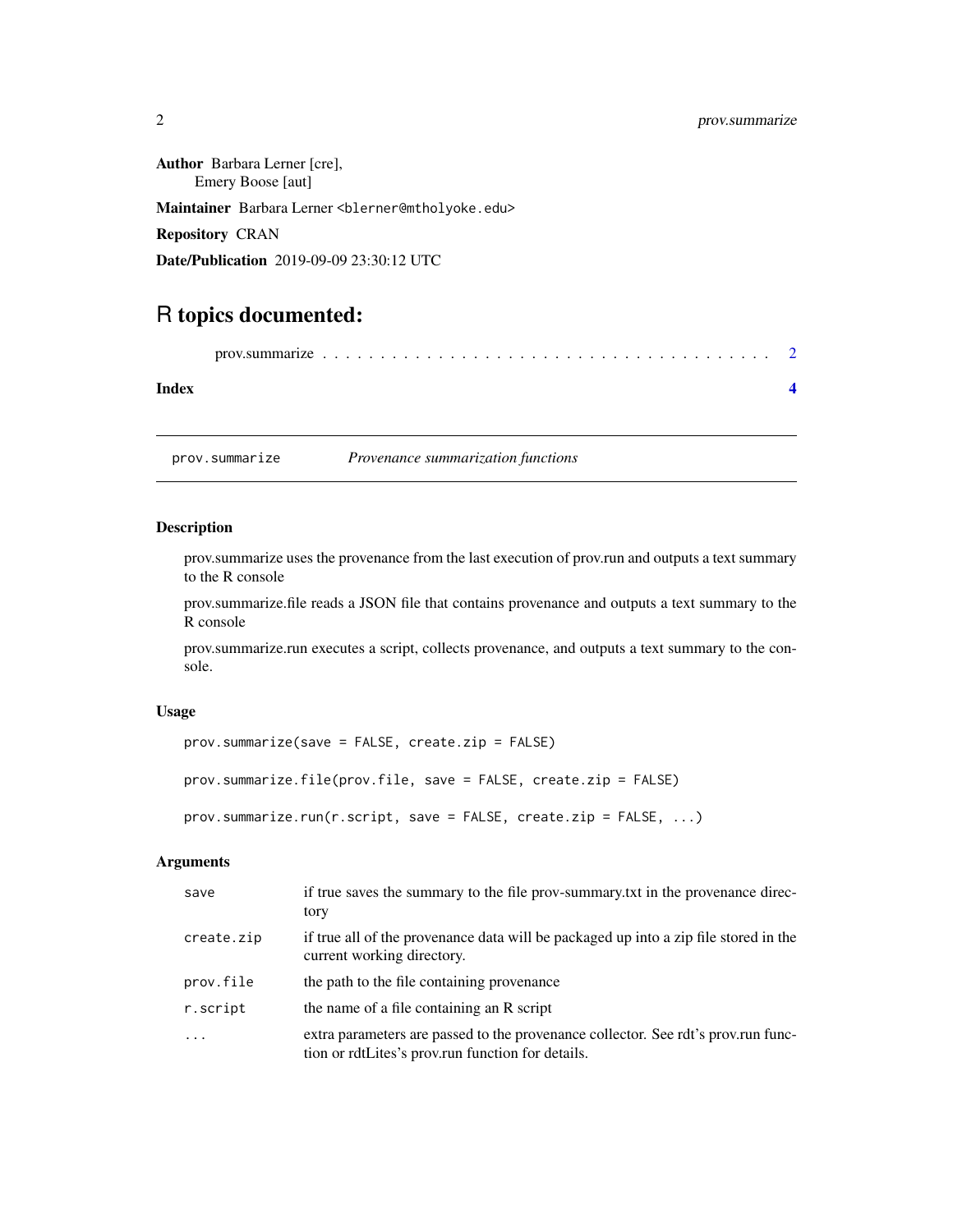#### prov.summarize 3

#### Details

These functions use provenance collected using the rdtLite or rdt packages.

For provenance collected from executing a script file, the summary identifies:

- The name of the script file executed
- Environmental information identifying when the script was executed, the version of R, the computing system, the tool and version used to collect the provenance, the location of the provenance file, and the hash algorithm used to hash data files.
- A list of libraries loaded and their versions
- The names of any scripts sourced
- The names of files input or output, the file timestamp, and its hashvalue
- Any URLs loaded and the time loaded
- Any errors or warnings along with the line on which they occurred, if known.
- Any messages sent to standard output along with the line on which they occurred, if known.

For provenance collected from a console session, only the environment and library information appears in the summary.

Creating a zip file depends on a zip executable being on the search path. By default, it looks for a program named zip. To use a program with a different name, set the value of the R\_ZIPCMD environment variable. This code has been tested with Unix zip and with 7-zip on Windows.

#### Examples

```
## Not run: prov.summarize ()
testdata <- system.file("testdata", "prov.json", package = "provSummarizeR")
prov.summarize.file (testdata)
## Not run:
testdata <- system.file("testscripts", "console.R", package = "provSummarizeR")
prov.summarize.run (testdata)
## End(Not run)
```